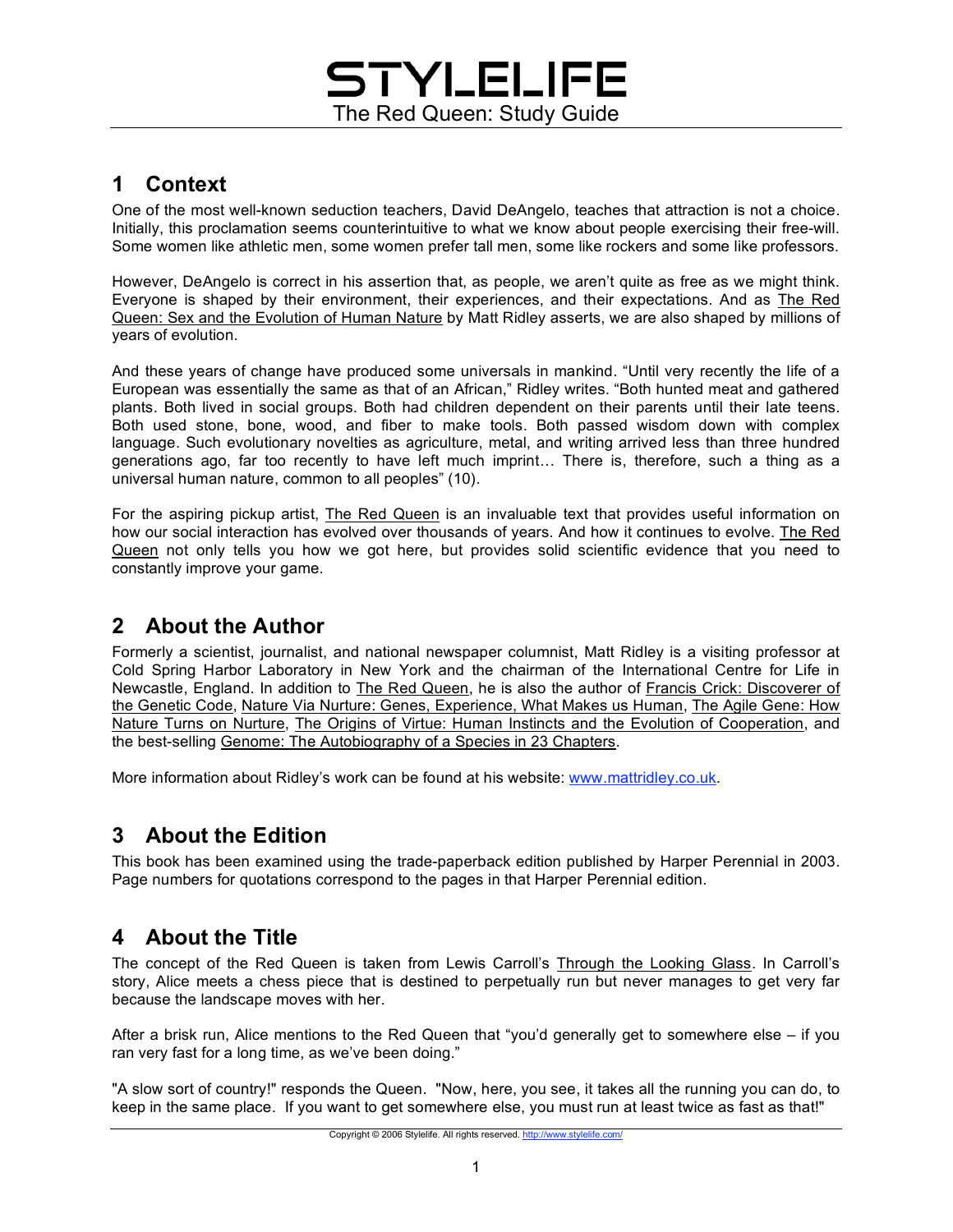Ridley explains that Lewis Carroll's Red Queen idea has been applied to biology and evolutionary research. "It is an increasingly influential idea in evolutionary theory, and one that will recur throughout the book. The faster you run, the more the world moves with you and the less you make progress," he writes. "Life is a chess tournament in which if you win a game, you start the next game with the handicap of a missing pawn" (18).

The Red Queen principle is often compared to an arms race. Just as nations constantly strive to develop the most dangerous weaponry, animals evolve new behaviors and characteristics needed for survival. This evolutionary arms race can also be seen in the way viruses grow and mutate over time in order to defeat antibodies. And predatory animals and their prey are locked in their own form of escalation.

The evolution of polar bears and Arctic seals is a prime example of the Red Queen at work in the wild. In the Antarctic, seals are unconcerned about casually lounging on the ice because they have no predators. Scientists presume that Artic seals were similarly fearless in the beginning. However, as proto-polar bears appeared in the Arctic region, the lackadaisical seals made for an easy dinner. Timid, nervous, hypervigilant seals enjoyed longer lives (and reproduced, therefore passing along certain gene structures and instincts) than the oblivious seals. Therefore, hunting became more challenging for the bears. "They had to creep up on the seals, stealthily, but the seals could easily see them coming—until one day (it may not have been so sudden, but the principle is the same) by chance mutation a bear had cubs that were white instead of brown," Ridley writes. "They thrived and multiplied because the seals did not see them coming. The seal's evolutionary effort was for nothing; they were back where they started" (18-19).

Don't be fooled into thinking the Red Queen is an artifact of university classrooms, biology labs, and *Wild Kingdom* episodes. Although the term is most-used by scientists to describe changes that occur over thousands of years, the Red Queen undoubtedly affects each of us in our every day lives. Consider this passage from The Red Queen: "The struggle for existence never gets easier. However well a species may adapt to its environment, it can never relax, because its competitors and its enemies are also adapting to their niches. Survival is a zero-sum game" (64).

If we re-write this passage slightly and apply it to the StyleLife Challenge, it reads like this: The struggle for seduction never gets easier. However well a pickup artist may adapt his game, he can never relax, because the hardbodies and alpha-males are also adapting their tactics. Seduction is a zero-sum game.

You must constantly refine your game. Seek to grow beyond just spitting out canned routines and pickup techniques you've memorized. Always be learning, and then challenge yourself to grow beyond what you've learned. Become your own guru. Because you can bet that whatever technique you're memorizing, someone else is working on the antidote.

"It is a bit like sport," Ridley writes. "In chess or in football, the tactic that proves most effective is soon the one that people learn to block easily. Every innovation in attack is soon countered by another in defense" (67).

## **5 Chapter Review**

#### **5.1 Chapters 1 through 4**

The first four chapters of The Red Queen examine the nature of evolution at the most microscopic levels. Genes, DNA, viruses, hosts, parasites, and even bdelloid rotifers are discussed in great detail. Ridley also describes how evolutionary theory has changed over the years. The academic world is not immune to following fashionable theories as new discoveries and arguments are made. Ridley examines the various trends and provides their strengths and weaknesses.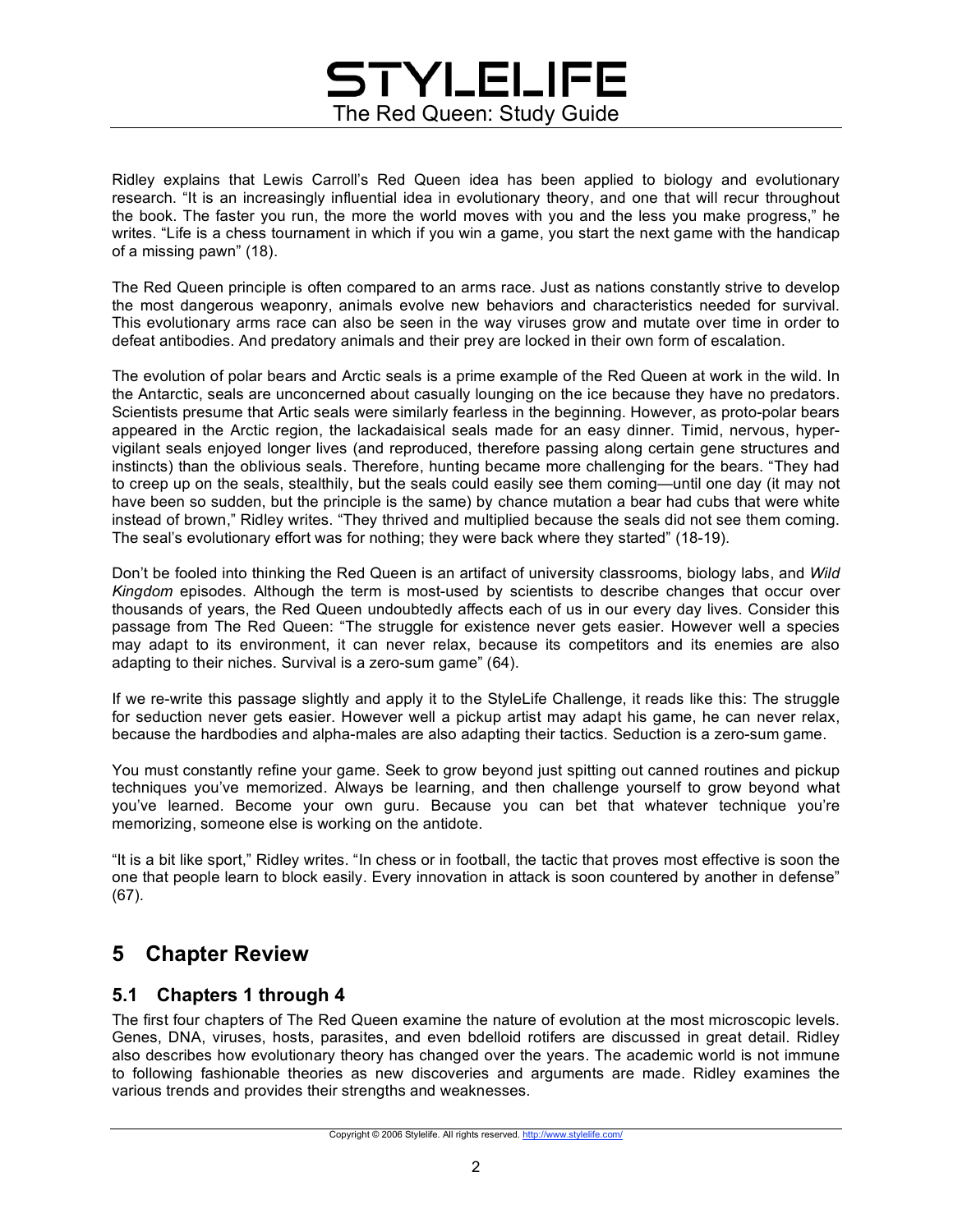As educational (and well-written) as this material is, it's not immediately germane to learning the tools of seduction. Although you might be able to creatively work some of this material into one of your openers: "I'm debating this with a friend, maybe you can help solve the argument. Do you agree with the Vicar of Bray theory or the Red Queen concept?"

So we're going to skip over these first four chapters and focus on later sections that are directly related to our challenge.

#### **5.2 Chapter 5: The Peacock's Tale**

This chapter is worth examining in some detail because every aspiring pickup artist knows the importance of peacocking. Quite a few of the questions in the Style Critique forum focus on the peacocking technique.

Ridley explains that the instinctual goal for every female animal is to find a mate with the genetic makeup necessary to be a good husband, a good father, or a good sire. Male animals, on the other hand, have a goal of locating as many wives and mothers as possible. In 1972, Robert Trivers explained why the genders have such disparate goals. The gender that invests the most in children (such as the way women carry a fetus for nine months) is the one that has the *least* to gain from an extra mating. The gender that invests the least has extra time to spend searching for other mates. "Therefore, broadly speaking, males invest less and seek quantity of mates, while females invest more and seek quality of mates" (133).

Because of those different goals, scientists define a reality that every man who has ever entered a singles club immediately learns. "Males compete for the attention of females" (133).

Ridley examines the mating habits that revolve around peacocks and their tails, deer antlers, butterfly colors, swallows and artificially lengthened tail feathers, widow birds from Africa, colored guppies, and the scarlet-tufted malachite sunbird from Mount Kenya. And the bottom line is that "females choose; their choosiness is inherited; they prefer exaggerated ornaments; exaggerated ornaments are a burden to males. That much is now uncontroversial" (138).

When he writes these ornaments are a burden to males, Ridley is describing elaborate avian tail feathers that attract female attention but can actually be a hindrance to catching food. This phenomenon can provide us with a worthwhile pickup lesson. Think about that term: burden. The females prefer exaggerated ornaments that are a burden to males.

In the Style Critique forum, there has been a great deal of discussion about peacocking. "It's just not in my personality," some people said. "I can't get away with that kind of thing," others remarked. While it's important to use peacocking in a way that works best for you, you should remind yourself of that *burden* label. Inherently, peacocking, like all pickup techniques, isn't meant to be easy.

We tend to think it's the woman's place to be uncomfortable. High-heels, push-up bras, tight shirts, and waxed eyebrows (and other body parts!) are just part of being a fashionable, attractive woman. But to be a successful pickup artist, you have to be willing to carry some of that burden yourself.

It may feel uncomfortable or not cool sometimes, but it conveys confidence and leadership and individuality when you're wearing those clothes (as opposed to letting them wear you). And though we weren't born with antlers or colorful tail feathers, fortunately we can purchase and adorn the equivalent.

There are other points in this chapter that will sound familiar to those of you who study seduction techniques.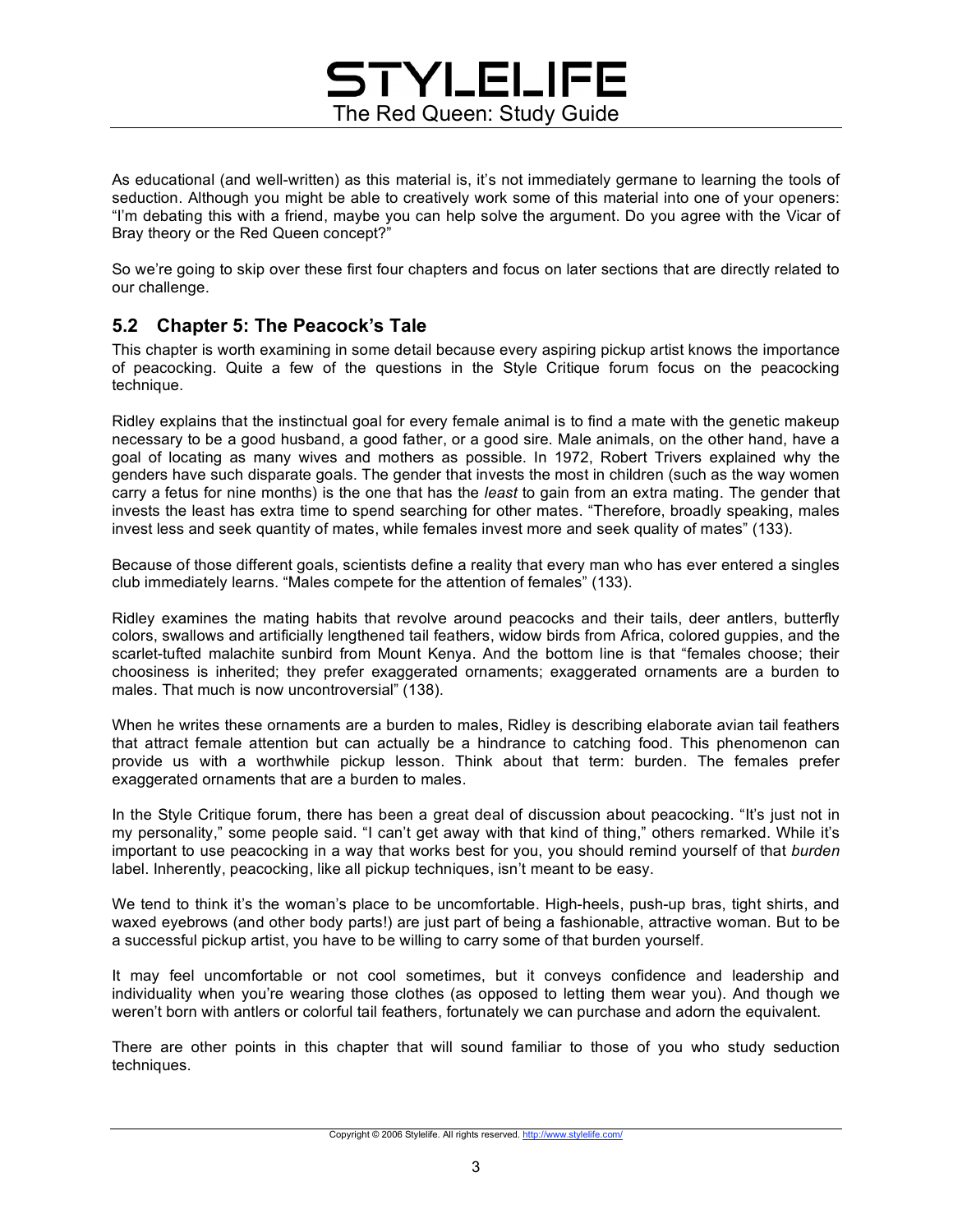Ridley points out that peacocks are among the few birds to gather together in groups for sexual selection. Scientists call this gathering a "lek." "The characteristic of the lek is that one or a few males, usually those that display near its center, achieve the most matings," Ridley writes. "But the central position of a successful male is not the cause of his success so much as the consequence: Other males gather around him" (141). Later in the chapter, Ridley writes, "In guppy fish, females that have been allowed to see two males, on of which is already courting a female, subsequently prefer that male to the other even if the female that was being courted is no longer present" (146). Obviously, social proof is effective, even in the animal kingdom.

Ridley also puts the trials of being a man into perspective. "The male's goal is seduction: He is trying to manipulate the female into falling for his charms, to get inside her head and steer her mind his way," Ridley writes. "The evolutionary pressure is on him to perfect displays that make her well disposed toward him and sexually aroused so that he can be certain of mating" (161).

You've got a lot on your plate as a man. With all that evolutionary pressure on your shoulders, it's easy to get frustrated if a swimsuit model ignores you or makes fun of your opener. But be glad you're not a scorpion. "Male scorpions lull females into the mood for sex at great risk to their lives. One false step in the seduction, and the female's mood changes so that she looks upon the male as a meal" (161).

#### **5.3 Polygamy and the Nature of Men**

After an intriguing introduction that details how Atahualpa of the ancient Incan empire maintained fifteen hundred women, Ridley returns to Trivers' point that the gender most invested in creating and rearing offspring is the one that has the least to gain from additional mating. "A peacock grants a peahen one tiny favor: a batch of sperm and nothing else," Ridley writes. "He will not guard her from other peacocks, feed her, protect a food supply for her, help her incubate her eggs, or help her bring up the chicks. She will do all the work. Therefore, when she mates with him, it is an unequal bargain. She brings him the promise of a gigantic single-handed effort to make his sperm into new peacocks; he brings just the tiniest—though seminal—contribution" (178-179). We have to assume that Ridley intended for that well-placed pun to be noticed.

Another interesting point of this chapter comes in a discussion of polygamy versus monogamy. It would seem, given the male tendency towards quantity and the female desire for quality, that our laws prohibiting polygamy benefit the woman. After all, wouldn't everyone like to be that Incan ruler with a harem of fifteen hundred women scattered around the country?

But the reality is that in polygamous societies, the wealthy and powerful tend to attract all the women. Leaving the average male with absolutely nothing. Think about our own current society. If a woman could become a second, third, or fourth wife of Bill Gates, isn't that life preferable to marrying a bus driver from Poughkeepsie? "As a Mormon lawyer put it recently, there are 'compelling social reasons' that make polygamy 'attractive to the modern career woman.' But think of the effect on men," Ridley writes. "If many women chose to be second wives of rich men rather than first wives of poor men, there would be a shortage of unmarried woman, and many men would be forced to remain unhappily celibate. Far from being laws to protect women, antipolygamy statutes may really do more to protect men" (186). But for the wealthy and powerful, having multiple partners is a long-standing historical fact.

"The Babylonian king Hammurabi had thousands of slave 'wives' at his command," Ridley writes. "The Egyptian pharaoh Akhenaten procured 317 concubines and 'droves' of consorts. The Aztec ruler Montezuma enjoyed 4,000 concubines. The Indian emperor Udayama preserved sixteen thousand consorts in apartments ringed by fire and guard by eunuchs. The Chinese emperor Fei-ti had ten thousand women in his harem," (199). These weren't the only examples of such prodigious appetite.

Researcher Laura Bitzig examined 104 politically autonomous societies and found that "in almost every case, power predicts the size of a man's harem" (199). The discussion of a medieval count provides a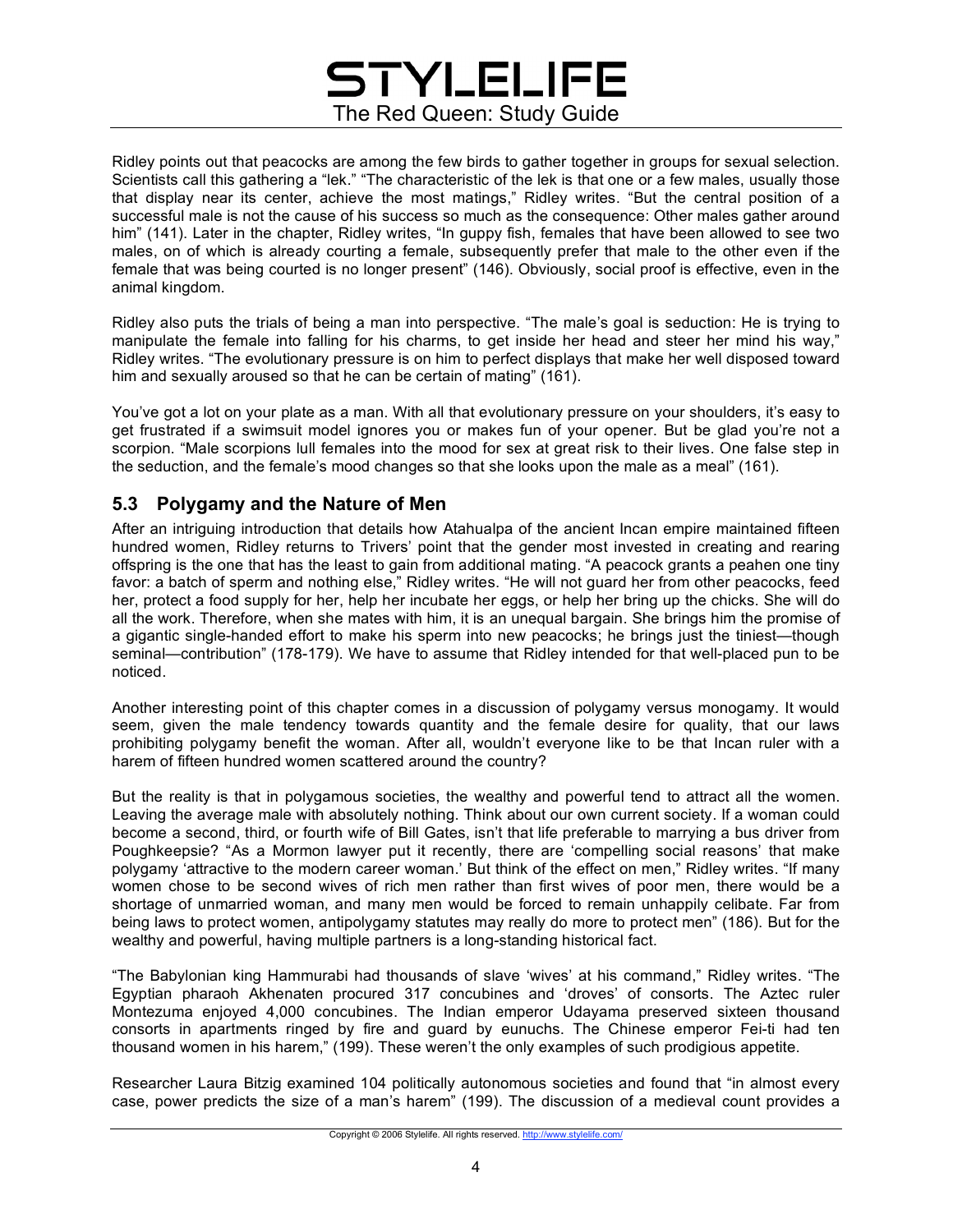vivid counterpoint to the nature of male life in these situations. The count had an elaborate system established to protect his women and preserve his reproductive efficiency. "Meanwhile, many medieval peasant men were lucky to marry before middle age and had few opportunities for fornication" (202).

What does this mean for emerging pickup artists? That it sucks to be an insurance adjustor in a bar full of CEO's. But although history may not be on our side, the technologies of seduction have been developed to help even the playing field. Take heart and be encouraged with what your skills can do. Sure, you might ultimately lose out to that tycoon with the yacht. But you'll score more than the average frustrated chump in the same contest. As Ridley said, medieval peasants had few opportunities for fornication, but they didn't know how to demonstrate higher value, did they?

#### **5.4 Monogamy and the Nature of Women**

Scientists examining animals have learned one disturbing fact: males of the species often murder the young. Not coincidentally, females in these groups are promiscuous. Although they may "mate" with one single male, they are more than willing to share their attention with any other males that come down the jungle path. Far from being sluts of the animal world, these females are just trying to protect their children. "Female promiscuity in monkeys and apes can be explained by the need to share paternity among many males to prevent infanticide" (215). But that doesn't apply to humans. So why do women prefer monogamy and yet also cheat? Once again, the animal kingdom provides some clues.

"The reason adultery is so common in colonial birds is that it enables a male bird to have more young and enables a female bird to have better young," (224). If birds had cabana boys, this is surely where they would come into play. "When a female mates with an attractive male, he works less hard and she works harder at bringing up the young," Ridley writes. "It is as if he feels that he has done her a favor by providing superior genes and therefore expects her to repay him with harder work around the next. This, of course, increases her incentive to find a mediocre but hardworking husband and cuckold him by having an affair with a superstud next door. In any case, the principle—marry a nice guy but have an affair with your boss or marry a rich but ugly man and take a handsome lover—is not unknown among female human beings" (224).

Ridley closes this chapter with a passage that is worth quoting at length, although it will surely disturb more romantic, sentimental readers. "There has been no genetic change since we were hunter-gatherers, but deep in the mind of the modern man is a simple male hunter-gatherer rule: Strive to acquire power and use it to lure women who will bear heirs; strive to acquire wealth and use it to buy other men's wives who will bear bastards. It began with a man who shared a piece of prized fish or honey with an attractive neighbor's wife in exchange for a brief affair and continues with a pop star ushering a model into his Mercedes. From fish to Mercedes, the history is unbroken: via skins and beads, plows and cattle, swords and castles. Wealth and power are means to women; women are means to genetic eternity.

Likewise, deep in the mind of a modern woman is the same basic hunter-gatherer calculator, too recently evolved to have changed much: Strive to acquire a provider husband who will invest food and care in your children; strive to find a lover who can give those children first-class genes. Only if she is very lucky will they be the same man. It began with a woman who married the best unmarried hunter in the tribe and had an affair with he best married hunter, thus ensuring her children a rich supply of meat. It continues with a rich tycoon's wife bearing a baby that grows up to resemble her beefy bodyguard. Men are to be exploited as providers of parental care, wealth, and genes" (244).

### **5.5 Chapter 8: Sexing the Mind**

Although this chapter title sounds like R. Kelly trying to become an intellectual, in fact, Ridley spends most of the time debating the politically correct police and un-realistic feminists that clog academic halls. He begins with a passage that argues a man's body is different from a woman's body. He then includes a passage that argues a man's mind is different than a woman's mind. "The first paragraph is banal; the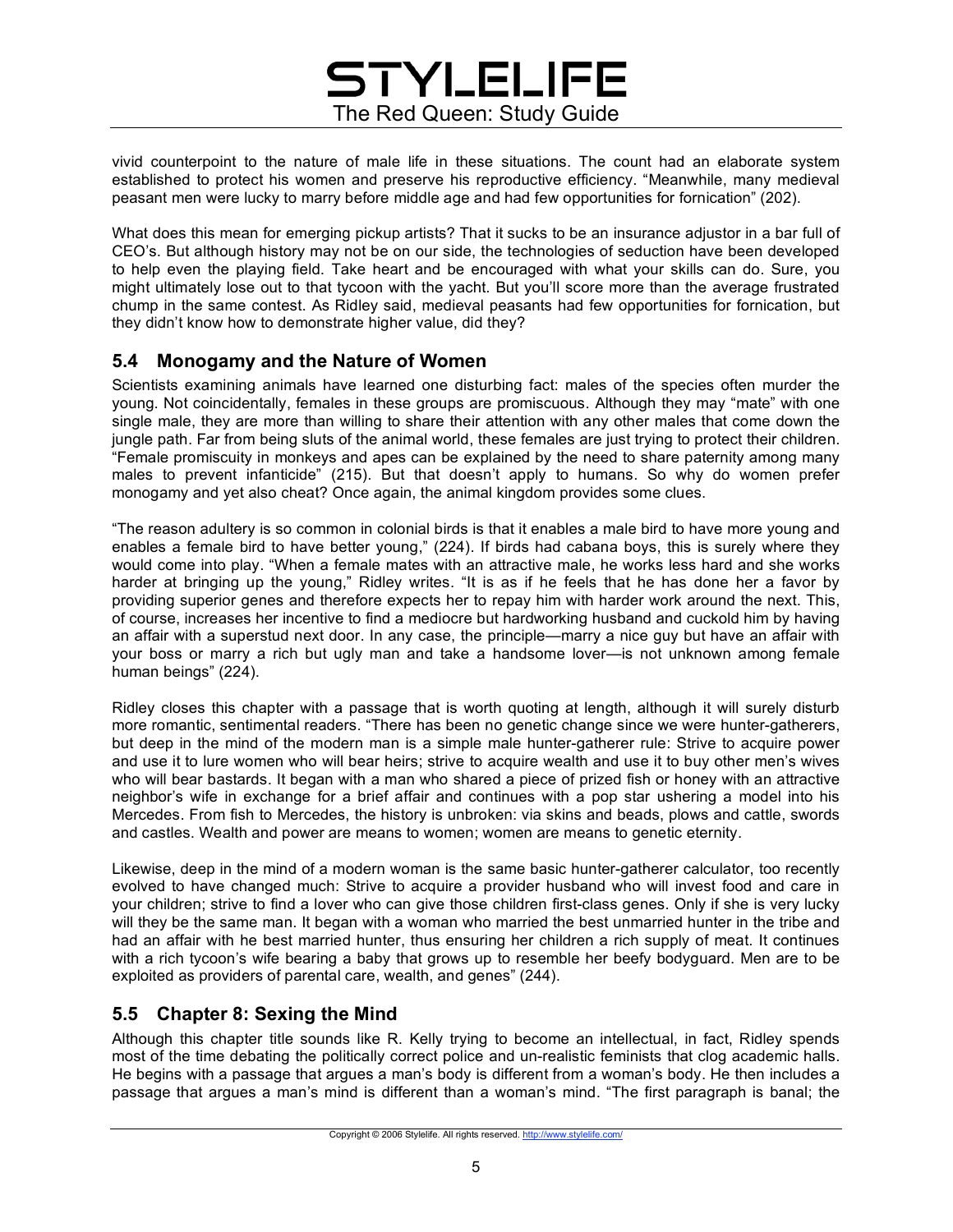second inflammatory," Ridley writes. "The proposition that men and women have evolved different minds is anathema to every social scientist and politically correct individual" (248). He then spends the rest of the chapter showing just why and how our minds differ. Most of these differences are well-known and don't need to be discussed here.

Ridley returns to how evolutionary price determined our different attitudes towards sex. Historically speaking, casual sex for a man was a fairly low-risk activity. Maybe an infection here and there, maybe getting yelled at by the wife. But the potential payoff (genetically speaking) was huge: "a cheap addition of an extra child to his genetic legacy," he writes. "Men who seized such opportunities certainly left behind more descendants than men who did not. Therefore, since we are by definition descended from prolific ancestors rather than barren ones, it is a fair bet that modern men possess a streak of sexual opportunism" (266).

Conversely, women faced massive risks when it came to casual sex. In the generations before reliable birth-control, the female could be left with a pregnancy and potential revenge from her husband. If she was unmarried, then she was doomed to a life of spinsterhood. "These enormous risks were offset by no great reward. Her chances of conceiving were just as great if she remained faithful to one partner, and her chances of losing the child without a husband's help were greater. Therefore, women who accepted casual sex left fewer rather than more descendants, and modern women are likely to be equipped with suspicion of casual sex" (266). And, as we all know, modern women are also frequently equipped with anti-slut defense weaponry.

Ridley also examines how our attractions have evolved. A study in thirty-seven different samples from thirty-three countries interviewing more than one thousand subjects yielded statistical evidence to something most of already know. "Men pay more attention to youth and beauty, women to wealth and status" (268).

The point here is that these aren't cultural trends but universals of human nature. In spite of how some critics allege that our culture pushes us to desire this model or that actress, there are common themes found throughout the world. "When asked what women they prefer, Yanomamö men [indigenous people of the Amazonian rainforest] do not hesitate to say *moko dude* women, meaning those between puberty and first child. Other things being equal, that is also the Western man's ideal" (274).

### **5.6 Chapter 9: The Uses of Beauty**

As stated earlier, there are universal male preferences when it comes to women. Fashions do change, but the basics remain the same. Men prefer young, beautiful women. None of this is news to you. But enterprising pickup artists will benefit from Ridley's discussion of what draws women to certain men.

Study after study has shown that women are attracted to personality and status. "Bruce Ellis has summarized the evidence that personality is critical in men," Ridley writes. "In a monogamous society a woman often chooses a mate long before he has had a chance to become a 'chief,' and she must look for clues to his future potential rather than rely only on past achievements. Poise, self assurance, optimism, efficiency, perserverance, courage, decisiveness, intelligence, ambition—these are the things that cause men to rise to the top of their professions. And not coincidentally, thee are the things women find attractive" (298).

The crucial part of that passage is that women have to make a choice *before* the man becomes a chief, or a rock star, or a CEO. This early choice helps you level the playing field with that tycoon we talked about earlier. If you exhibit the right traits, then women will take a bet on you. They'll give you the benefit of the doubt, even though you may not have the corner office just yet. They're guessing that, based on your personality, you will some day.